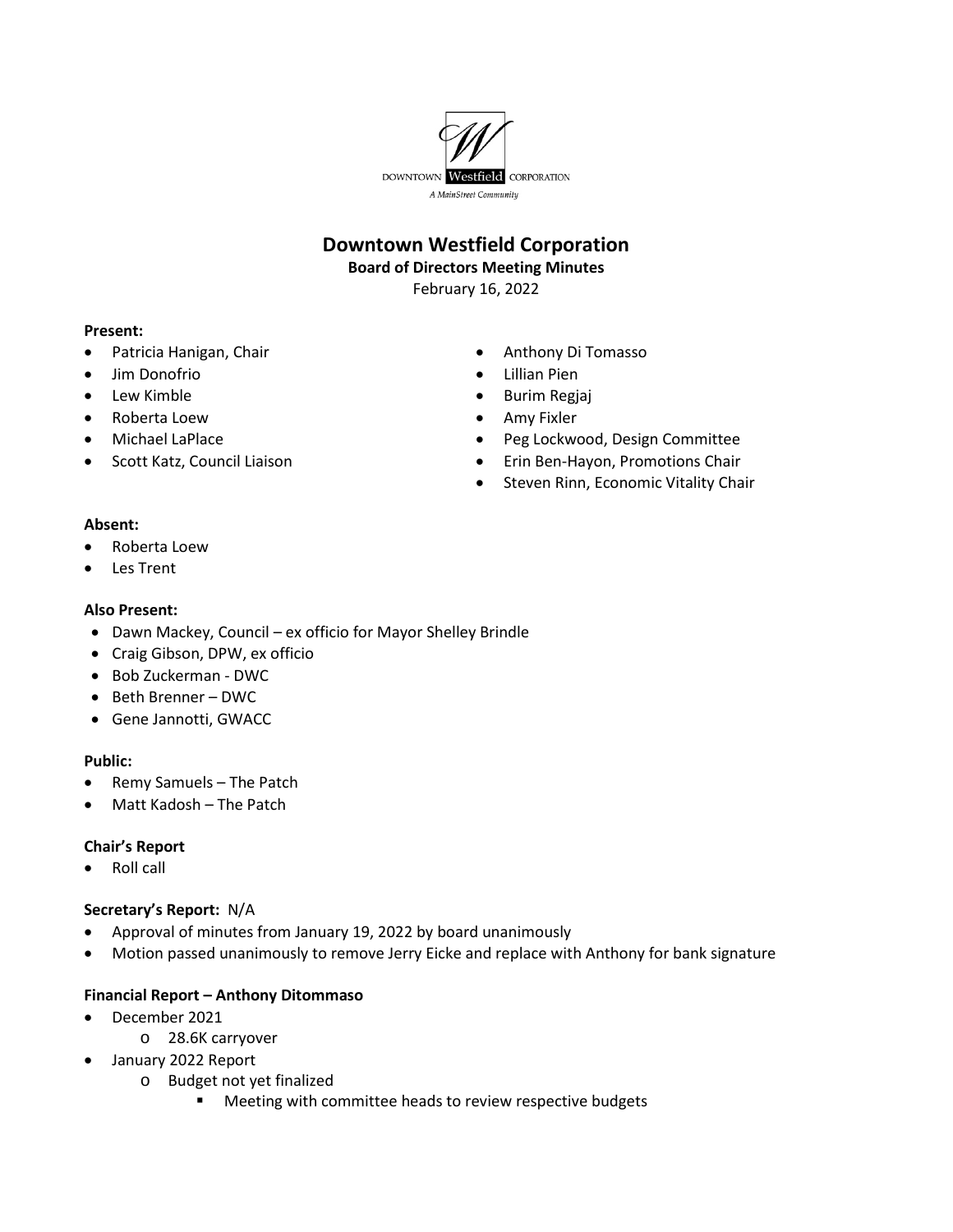- **E** January budget and expenses in line with previous years
- o Motion passes to approve financials for December 2021 & January 2022

**Executive Director's Report** – Bob Zuckerman

- Open Container Ordinance
	- o Met with Chief and reviewed pros & cons
	- o Currently with council members to study and propose ordinance
- Main Street NJ Grant Ordinance
	- o Grant is for \$75K
	- o Submitted proposal around Rialto for improvements and beautification around theater
	- o Deadline was Friday, 2/11
	- o Expected total budget is approximately \$90K
	- o Total NJ Grant fund is \$1M
- Brokers Event
	- o Scheduled to take place on Wednesday 3/2 @ 5:30-7:30pm
	- o For commercial brokers from Northern and Central NJ
	- o Goal is to showcase downtown and rediscover Westfield
- Zoning Update
	- o Proactively exploring zoning changes to allow for greater number of uses downtown
	- o Drafting ordinance with goal to be passed to allow for more permitted uses in time for the Summer
- New Business & Vacancies
	- o The Green Room CBD Store
	- o Hutzpah Kitchen former Savory Spice space
	- o Excel Physical Therapy moving to former Po space across from Addams Tavern
	- o Acupuncture & Healing 189 Elm Street
	- o Evelyn Dunn Gallery opening annex in conjunction with Ricardo Roig Collection on South Side

#### **Design Committee Report** – Peg Lockwood

- Assisted with Main Street Grant
- Renovation Grant
	- o Eileen Conway (next to The Green Room) = estimate is \$17.5K
		- Recommended grant of \$3K on hold until budgets completed

#### **Promotions & Events** – Erin Ben-Hayon

- Focus on the holidays to execute a big 2022 Christmas
- Girls Night Out
- Planning March/April Event
- Sweet Sounds
- Exploring Art Installation

#### **Economic Vitality Committee Report** – Steven Rinn

- No real updates replacing a few
- MJB Consulting to be presenting in today's meeting
- Michael Berne/MJB Consulting
	- o Reviewed Phase 1 Summary
		- **Positioning and tenanting strategy**
	- o Presentation of Phase 2 Retail Report